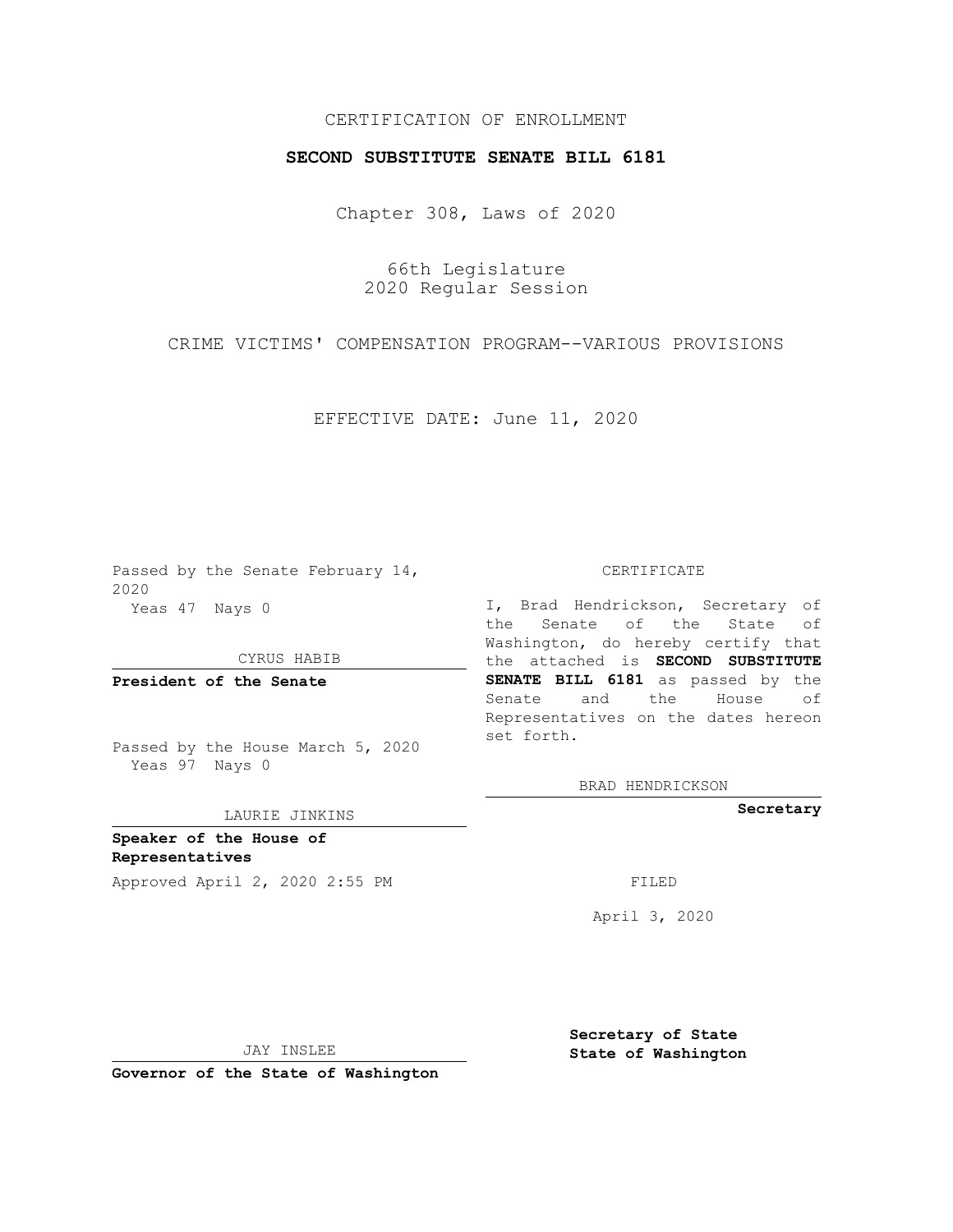## **SECOND SUBSTITUTE SENATE BILL 6181**

Passed Legislature - 2020 Regular Session

**State of Washington 66th Legislature 2020 Regular Session By** Senate Ways & Means (originally sponsored by Senators Padden, Pedersen, O'Ban, Warnick, and Kuderer)

READ FIRST TIME 02/10/20.

1 AN ACT Relating to crime victims' compensation; and amending RCW 7.68.060, 7.68.061, and 7.68.070.2

3 BE IT ENACTED BY THE LEGISLATURE OF THE STATE OF WASHINGTON:

4 **Sec. 1.** RCW 7.68.060 and 2011 c 346 s 301 are each amended to 5 read as follows:

6 (1) Except for applications received pursuant to subsection (6) 7 of this section, no compensation of any kind shall be available under 8 this chapter if:

 (a) An application for benefits is not received by the department 10 within  $((\text{two}))$  three years after the date the criminal act was reported to a local police department or sheriff's office or the date the rights of beneficiaries accrued, unless the director has determined that "good cause" exists to expand the time permitted to receive the application. "Good cause" shall be determined by the department on a case-by-case basis and may extend the period of time in which an application can be received for up to five years after the date the criminal act was reported to a local police department 18 or sheriff's office or the date the rights of beneficiaries accrued; 19 or

20 (b) The criminal act is not reported by the victim or someone on 21 his or her behalf to a local police department or sheriff's office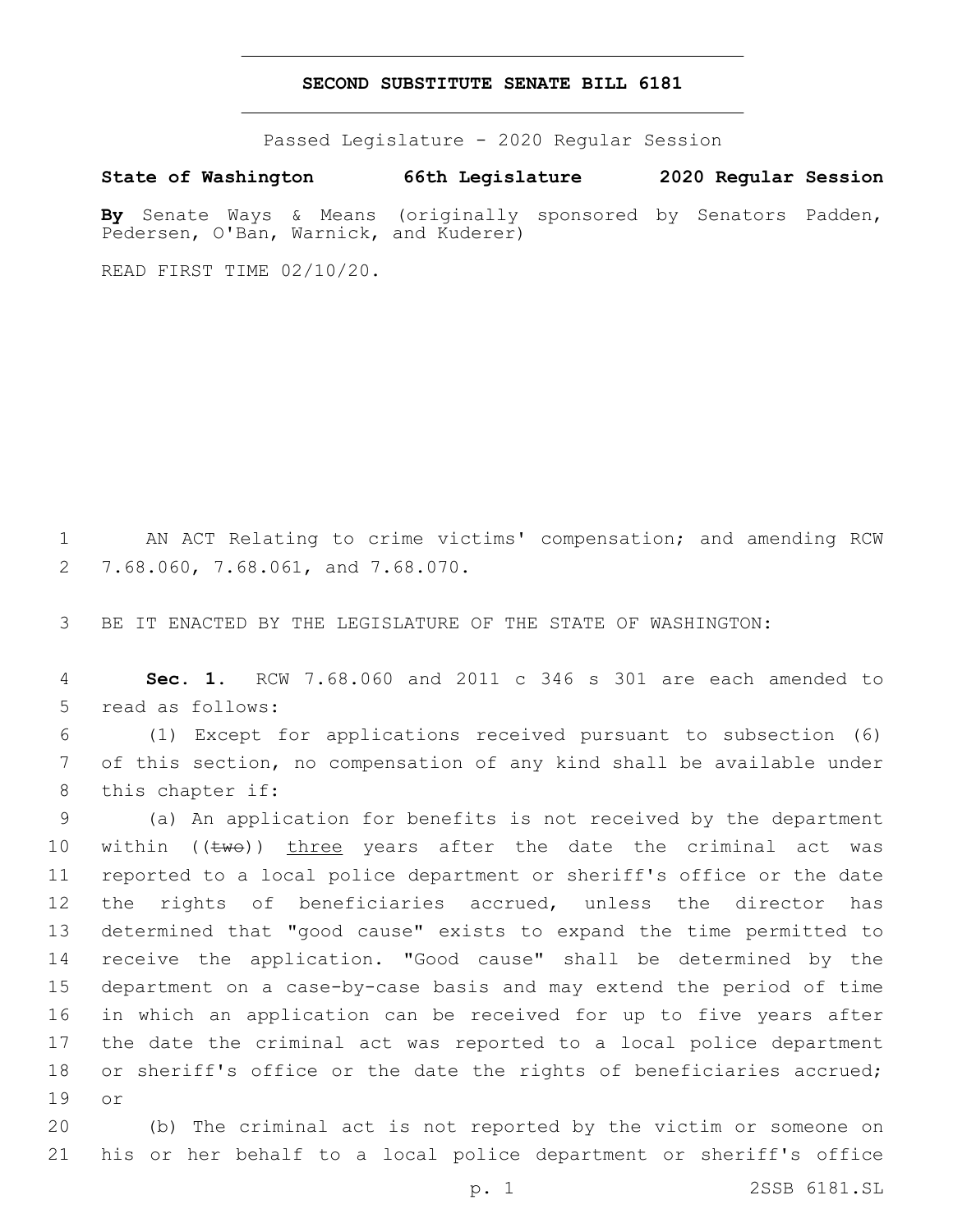within twelve months of its occurrence or, if it could not reasonably have been reported within that period, within twelve months of the time when a report could reasonably have been made. In making determinations as to reasonable time limits, the department shall 5 give greatest weight to the needs of the victims.

 (2) No person or spouse, child, or dependent of such person is eligible for benefits under this chapter when the injury for which 8 benefits are sought( $(\tau)$ ) was:

 (a) The result of consent, provocation, or incitement by the victim, unless an injury resulting from a criminal act caused the 11 death of the victim;

 (b) Sustained while the crime victim was engaged in the attempt 13 to commit, or the commission of, a felony; or

 (c) Sustained while the victim was confined in any county or city jail, federal jail or prison or in any other federal institution, or any state correctional institution maintained and operated by the department of social and health services or the department of corrections, prior to release from lawful custody; or confined or living in any other institution maintained and operated by the department of social and health services or the department of 21 corrections.

 (3) No person or spouse, child, or dependent of such person is eligible for benefits under this chapter where the person making a claim for such benefits has refused to give reasonable cooperation to state or local law enforcement agencies in their efforts to apprehend and convict the perpetrator of the criminal act which gave rise to 27 the claim.

 (4) A victim is not eligible for benefits under this chapter if 29 ((he or she)) the victim:

 (a) Has been convicted of a felony offense within five years 31 preceding the criminal act for which  $((\text{they are}))$  the victim is applying where the felony offense is a violent offense under RCW 9.94A.030 or a crime against persons under RCW 9.94A.411, or is convicted of such a felony offense after the criminal act for which 35 ((they are)) the victim is applying; and

 (b) Has not completely satisfied all legal financial obligations 37 owed.

 (5) Because victims of childhood criminal acts may repress conscious memory of such criminal acts far beyond the age of eighteen, the rights of adult victims of childhood criminal acts

p. 2 2SSB 6181.SL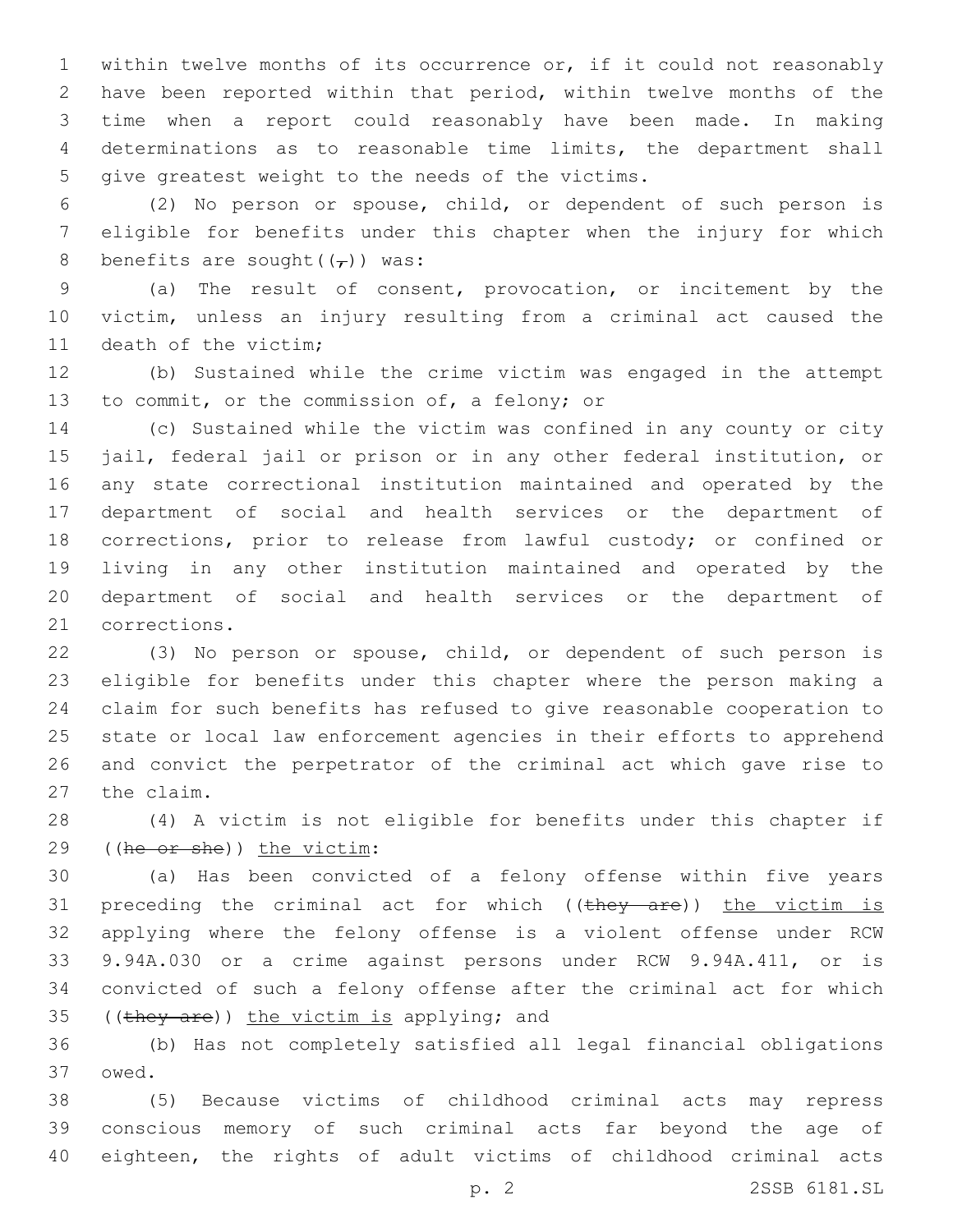shall accrue at the time the victim discovers or reasonably should have discovered the elements of the crime. In making determinations as to reasonable time limits, the department shall give greatest 4 weight to the needs of the victim.

 (6)(a) Benefits under this chapter are available to any victim of a person against whom the state initiates proceedings under chapter 71.09 RCW. The right created under this subsection shall accrue when the victim is notified of proceedings under chapter 71.09 RCW or the victim is interviewed, deposed, or testifies as a witness in connection with the proceedings. An application for benefits under this subsection must be received by the department within two years after the date the victim's right accrued unless the director determines that good cause exists to expand the time to receive the application. The director shall determine "good cause" on a case-by- case basis and may extend the period of time in which an application can be received for up to five years after the date the right of the victim accrued. Benefits under this subsection shall be limited to compensation for costs or losses incurred on or after the date the victim's right accrues for a claim allowed under this subsection.

 (b) A person identified as the "minor" in the charge of commercial sexual abuse of a minor under RCW 9.68A.100, promoting commercial sexual abuse of a minor under RCW 9.68A.101, or promoting travel for commercial sexual abuse of a minor under RCW 9.68A.102 is considered a victim of a criminal act for the purpose of the right to benefits under this chapter even if the person is also charged with 26 prostitution under RCW 9A.88.030.

 **Sec. 2.** RCW 7.68.061 and 2011 c 346 s 305 are each amended to read as follows:28

 If injury or death results to a victim from the deliberate intention of the victim himself or herself to produce such injury or death, or while the victim is engaged in the attempt to commit, or the commission of, a felony, neither the victim nor the widow, widower, child, or dependent of the victim shall receive any payment 34 under this chapter.

 If injury or death results to a victim from the deliberate intention of a beneficiary of that victim to produce the injury or death, or if injury or death results to a victim as a consequence of a beneficiary of that victim engaging in the attempt to commit, or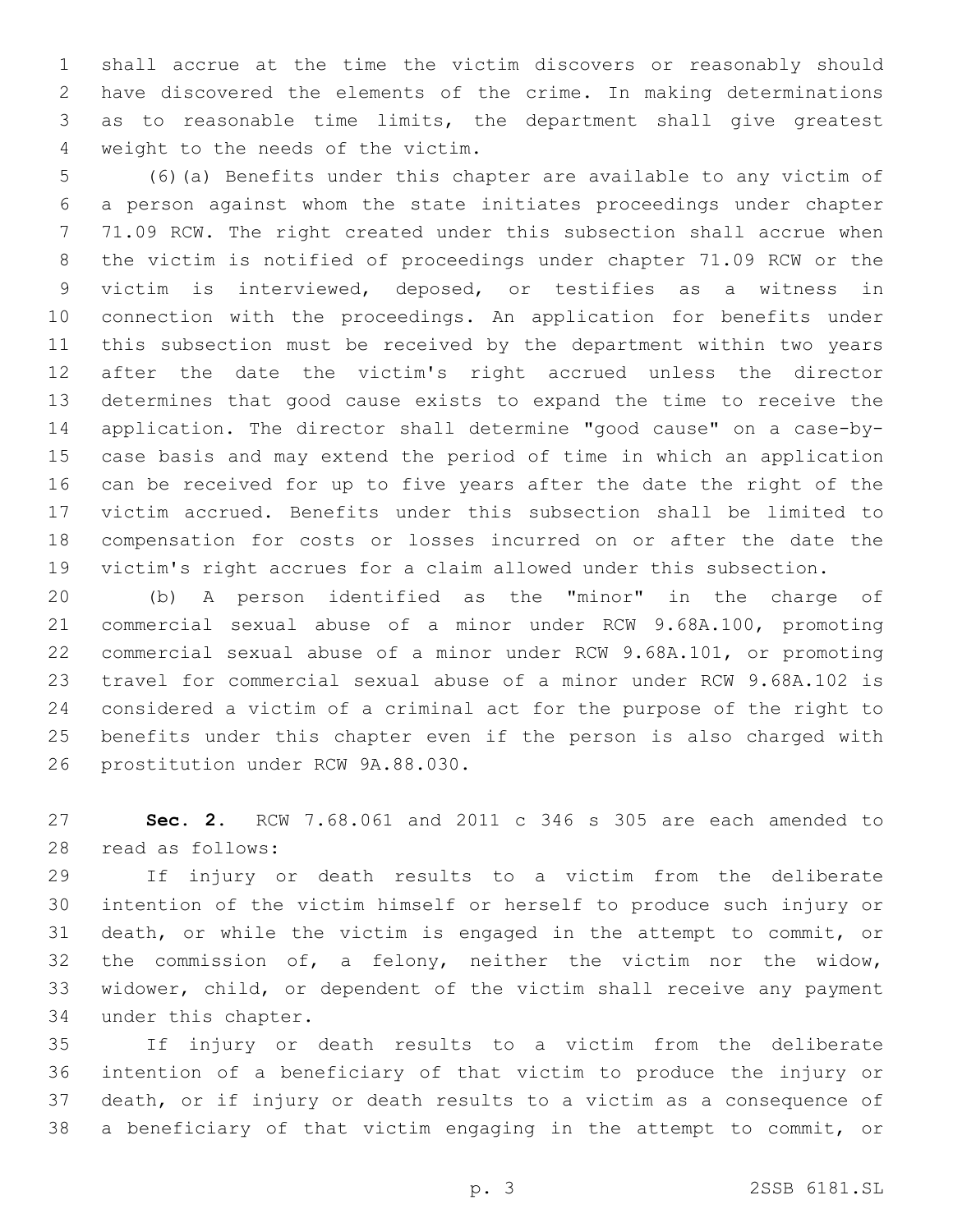the commission of, a felony, the beneficiary shall not receive any 2 payment under this chapter.

 If injury or death results to a minor victim from the deliberate intention of a legal guardian or custodian of the minor victim to produce the injury or death, or if injury or death results to a minor victim as a consequence of a legal guardian or custodian of the minor victim engaging in an attempt to commit, or the commission of, a felony, the legal guardian or custodian shall not receive any payment 9 under this chapter.

 An invalid child, while being supported and cared for in a state institution, shall not receive compensation under this chapter.

 No payment shall be made to or for a natural child of a deceased victim and, at the same time, as the stepchild of a deceased victim.

 **Sec. 3.** RCW 7.68.070 and 2017 c 235 s 5 are each amended to read 15 as follows:

 The eligibility for benefits under this chapter and the amount thereof will be governed insofar as is applicable by the provisions 18 contained in this chapter.

 (1) Each victim injured as a result of a criminal act, including criminal acts committed between July 1, 1981, and January 1, 1983, or the victim's family or beneficiary in case of death of the victim, are eligible for benefits in accordance with this chapter, subject to the limitations under RCW 7.68.015. Except for medical benefits authorized under RCW 7.68.080, no more than forty thousand dollars shall be granted as a result of a single injury or death.

 (a) Benefits payable for temporary total disability that results in financial support for lost wages shall not exceed fifteen thousand 28 dollars.

 (b) Benefits payable for a permanent total disability or fatality that results in financial support for lost wages shall not exceed forty thousand dollars. After at least twelve monthly payments have been paid, the department shall have the sole discretion to make a 33 final lump sum payment of the balance remaining.

 (2) If the victim was not gainfully employed at the time of the criminal act, no financial support for lost wages will be paid to the victim or any beneficiaries, unless the victim was gainfully employed for a total of at least twelve weeks in the six months preceding the 38 date of the criminal act.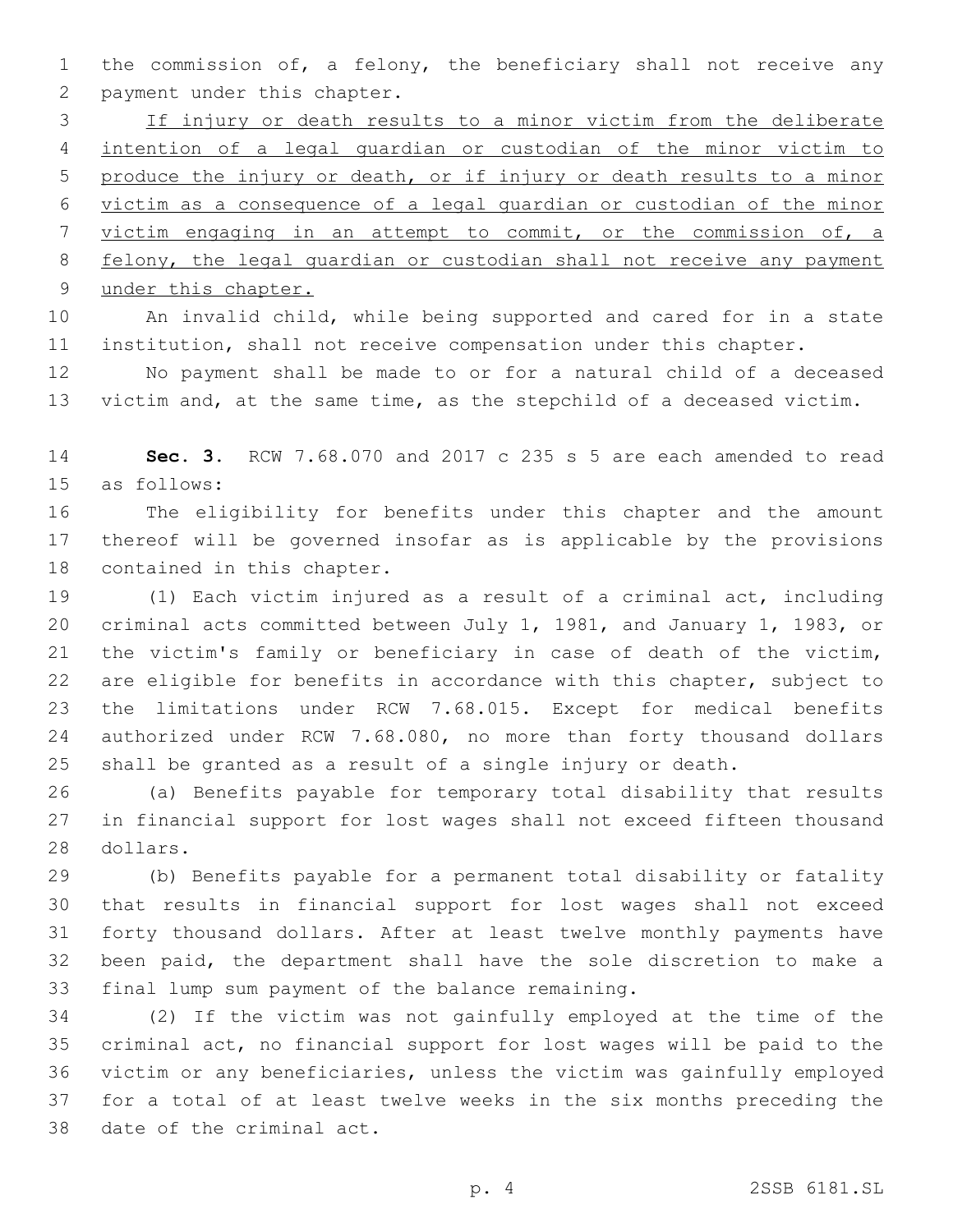(3) No victim or beneficiary shall receive compensation for or 2 during the day on which the injury was received.

 (4) If a victim's employer continues to pay the victim's wages that he or she was earning at the time of the crime, the victim shall 5 not receive any financial support for lost wages.

 (5) When the director determines that a temporary total disability results in a loss of wages, the victim shall receive monthly subject to subsection (1) of this section, during the period of disability, sixty percent of the victim's monthly wage but no more than one hundred percent of the state's average monthly wage as defined in RCW 7.68.020. The minimum monthly payment shall be no less than five hundred dollars. Monthly wages shall be based upon employer wage statements, employment security records, or documents reported to and certified by the internal revenue service. Monthly wages must be determined using the actual documented monthly wage or averaging the total wages earned for up to twelve successive calendar months preceding the injury. In cases where the victim's wages and hours are fixed, they shall be determined by multiplying the daily wage the 19 victim was receiving at the time of the injury:

 (a) By five, if the victim was normally employed one day a week; (b) By nine, if the victim was normally employed two days a week;

 (c) By thirteen, if the victim was normally employed three days a 23 week;

 (d) By eighteen, if the victim was normally employed four days a 25 week;

 (e) By twenty-two, if the victim was normally employed five days 27 a week;

 (f) By twenty-six, if the victim was normally employed six days a 29 week; or

 (g) By thirty, if the victim was normally employed seven days a 31 week.

 (6) When the director determines that a permanent total disability or death results in a loss of wages, the victim or eligible spouse shall receive the monthly payments established in this subsection, not to exceed forty thousand dollars or the limits 36 established in this chapter.

 (7)(a) The legal guardian or custodian of a minor victim shall receive up to thirty days of the legal guardian's or custodian's lost wages if the director determines that the legal guardian or custodian has lost wages due to any one or more of the following: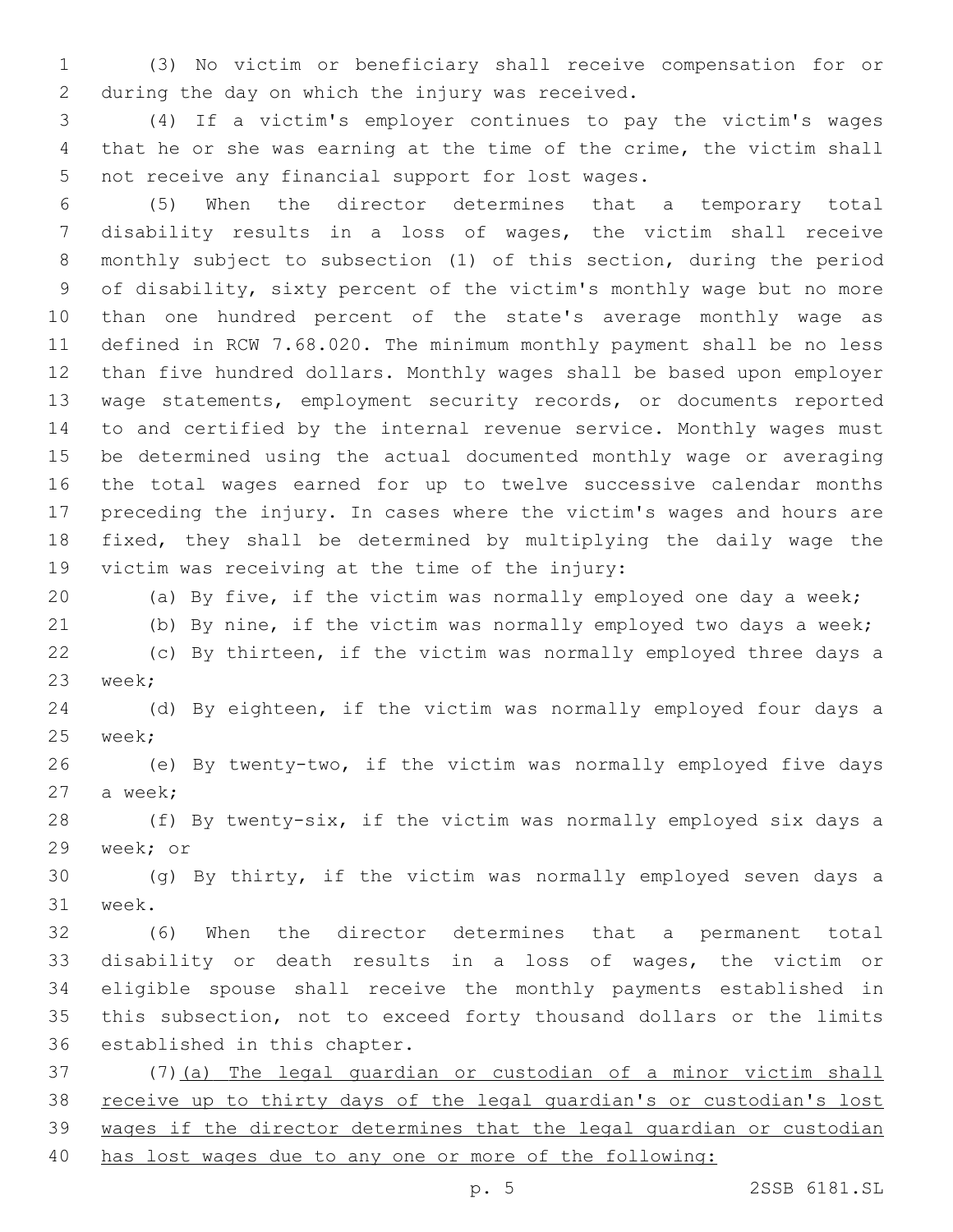(i) The time where the legal guardian or custodian of a minor victim accompanies the minor victim to medical or counseling services related to the crime; or

 (ii) The time where the legal guardian or custodian of a minor victim accompanies the minor victim to criminal justice proceedings related to the crime.

 (b) Wages under this subsection shall be based on employer wage statements, employment security records, or documents reported to and certified by the internal revenue service.

 (8) If the director determines that the victim is voluntarily retired and is no longer attached to the workforce, benefits shall 12 not be paid under this section.

 $((48))$   $(9)$  In the case of death, if there is no eligible spouse, benefits shall be paid to the child or children of the deceased victim. If there is no spouse or children, no payments shall be made under this section. If the spouse remarries before this benefit is paid in full benefits shall be paid to the victim's child or children and the spouse shall not receive further payment. If there is no child or children no further payments will be made.

 $((+9+))$  (10) The benefits for disposition of remains or burial expenses shall not exceed six thousand one hundred seventy dollars per claim. Beginning July 1, 2020, the department shall adjust the 23 amount in this subsection  $((+9+))$   $(10)$  for inflation every three years based upon changes in the consumer price index during that time period. To receive reimbursement for expenses related to the disposition of remains or burial, the department must receive an itemized statement from a provider of services within twenty-four months of the date of the claim allowance. If there is a delay in the recovery of remains or the release of remains for disposition or burial, an itemized statement from a provider of services must be received within twenty-four months of the date of the release of the remains or of the date of the claim allowance, whichever is later.

33 (((410))) (11) Any person who is responsible for the victim's injuries, or who would otherwise be unjustly enriched as a result of the victim's injuries, shall not be a beneficiary under this chapter.

 (( $(411)$ )) (12) Crime victims' compensation is not available to pay for services covered under chapter 74.09 RCW or Title XIX of the 38 federal social security act.

 $(1,12)$  ( $(1,12)$ ) (13) A victim whose crime occurred in another state who qualifies for benefits under RCW 7.68.060(6) may receive appropriate